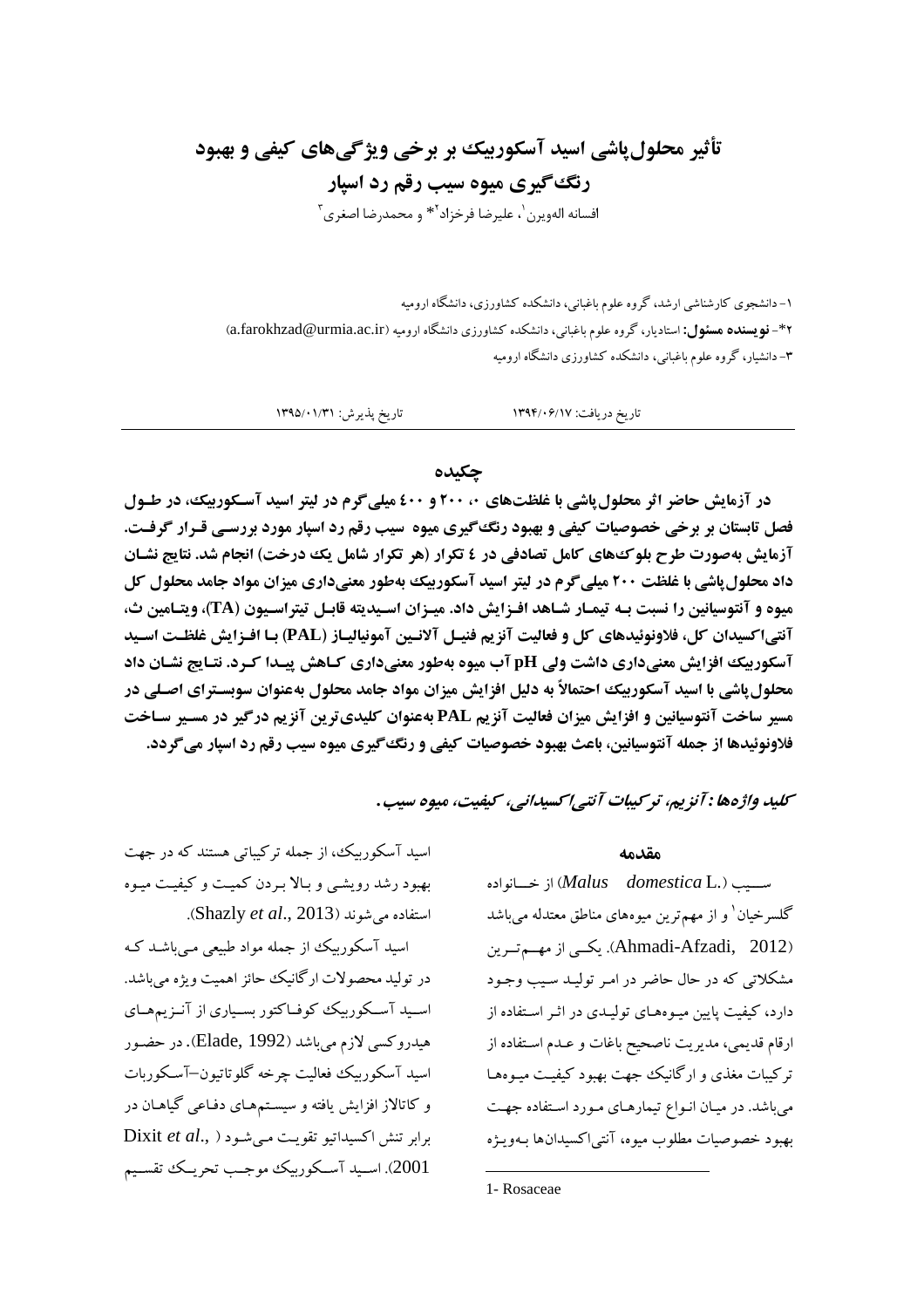سلولي شده و همچنين موجب توسعه سلولي و رشد نتايج (Horemanse et al., 2006). نتايج تحقيقات Zulaikha (٢٠١٣) نشاندهنده اثر گسترده اسید آسکوربیک بر فتوسنتز، افزایش هـدایت روزنـهای، تـنفس، کلروفيــل، ســطح بــرگ ووزن بــرگ زيتــون میباشد. تأثیر مثبت اسـید آسـکوربیک بـر عملکـرد، بـه علت فعالیت آن مانند اکسینهای طبیعی و نقش مؤثر آن Shazly et al., اروی بیوسنتز کربو هیدراتها می باشد  $(2013)$ 

Farahat و همکـــاران (۲۰۰۷) بـــا بررســـي تـــأثير محلول پاشی اسید آسکوربیک روی درختـان سـیب رقـم -<br>آنا<sup>۱</sup>، نشـان دادنـد محلـولپاشـي اسـيد آسـكوربيكـ در غلظت ۴۰ میلی گرم بر لیتر باعث افـزایش رشـد رویشـی، طول شاخه و سطح برگ درختان سیب گردید. همچنـین گزارش گردیده است محلول پاشی با اسـید آسـکوربیک در غلظت ۵۰۰ میلی گرم بر لیتر روی نهالهای زیتـون دو ساله رقم حاج بلانکا <sup>۲</sup>، بهطور قابل توجهي سطح بـرگ و تعداد شاخهها را افزايش داد، هـمچنـين كـاربرد اسـيد آسکوربیک در غلظت ۷۵ میلـیگرم بـر لیتـر، بـهطـور معنیداری موجب افزایش میزان کلروفیل و وزن خشک ریشه گردید (Zulaikha, 2013). محلول یاشبی اسـید آسکورییک به علت تـأثیر آن در افـزایش رنگدانـههـای .<br>فتوسنتزی، باعث افزایش فتوسنتز شده و در نتیجـه میـزان كربوهيدراتها را افزايش مى دهد (Fayed, 2010).

.<br>Hafez و همکــاران (۲۰۱۰) گــزارش کردنــد کــه محلول یاشی اسید آسکوربیک بر روی میوههای گلاببی رقم لی کنت <sup>۳</sup> موجب افزایش میزان کـل مـواد جامـد محلــول، قنــد كــل و قنــدهــاي غيركاهشــي گرديــد. محلول پاشی ۶۰۰ میلی گرم بر لیتر اسید سـیتریک و اسـید آسكوربيك روى هلوهاي ۶ ساله رقم Swelling، باعث افسزايش TSS/Acid ،TSS، قنىدهـاى كىل، .<br>قندهـای غیرکاهشـی، آنتوسـیانین و سـفتی میـوه گردیـد

- 1- Anna
- 2- Hoj Blanca
- 3- Le-Conte

درحالی که میزان اسیدهای آلی در غلظت ۲۰۰ میلی گـرم در لیتـر افـزایش و در غلظـتهـای بـالاتر کـاهش یافـت (۲۰۱۰) Fayed (Shazly et al., 2013) گزارش کرد که محلول پاشی اسید سیتریک و اسیدآسکوربیک روی انگرو رقسم Thompson seedless باعث افسزایش مسواد جامسد محلسول، TSS/Acid و کساهش اسیدیته گردیـد. اسـتفاده از اسـید آسـکوربیک بـه دلیـل افزایش میزان آنتوسیانین و کاهش میزان کلروفیـل a و b میوه، نقش مهمیرا در رنگ گیری بهتر میوه که شـاخص بسیار مهمی در کیفیت می باشد، ایف امی کننـد ( Farag and Nagy, 2012). رنگ گیری بھتر میوہھای یوست قرمز مانند رقم رداسپار سیب، نیازمند برداشت دیر هنگام بوده که این امر باعث کاهش عمر پس از برداشت میوهها میشود. علاوه براین در شرایط آب و هـوایی شهرسـتان ارومیه برداشت دیر هنگام میوهها، احتمال مواجه شدن بـا شرایط نامسـاعد آب و هـوایی ماننـد بـادهـای شـدید و بارنـدگی اواخـر فصـل را افـزایش داده و سـبب افـزایش ریزشهای قبل از برداشت میشود. با توجه به اهمیتی که افزایش کیفیت میوه سـیب در امـر بـازارپســندی و جلـب مشتری دارد، پژوهش حاضر در جهت بهبود خصوصیات کیفی و رنگ گیری میوه سیب رقم رد اسپار انجام گر فت.

## مواد و روش ها

ایــن آزمــایش در بــاغ ســیب دانشــکده کشــاورزی دانشگاه ارومیه روی درختان سیب رقم رداسپار ۱۲ سـاله پیوند شده روی پایه MM106 بهصورت طرح بلوک کامل تصادفی با ۴ تکرار (هر تکرار شامل یک درخت) با محلول پاشی سه غلظت (۰ و ۲۰۰ و ۴۰۰ میلـی گـرم بـر لیتـر) اسـید آسـکوربیک (تهیـه شـده از شـرکت مـرک آلمان) به اجرا در آمد. درختان در طول فصل رشد بهصورت هفتگی با سیستم آبیاری قطرهای آبیـاری و در سه مرحله مبارزه با آفات و بیمـاریهـا انجـام گرفـت. در طول فصل رشد از هیچ گونه تیمار کودی استفاده نشـد. محلول پاشی (۵ لیتر برای هر درخت) در ساعات خنک روز (ساعت ۸ تا ۹ صبح) با کمک سمپاش پشتبی انجـام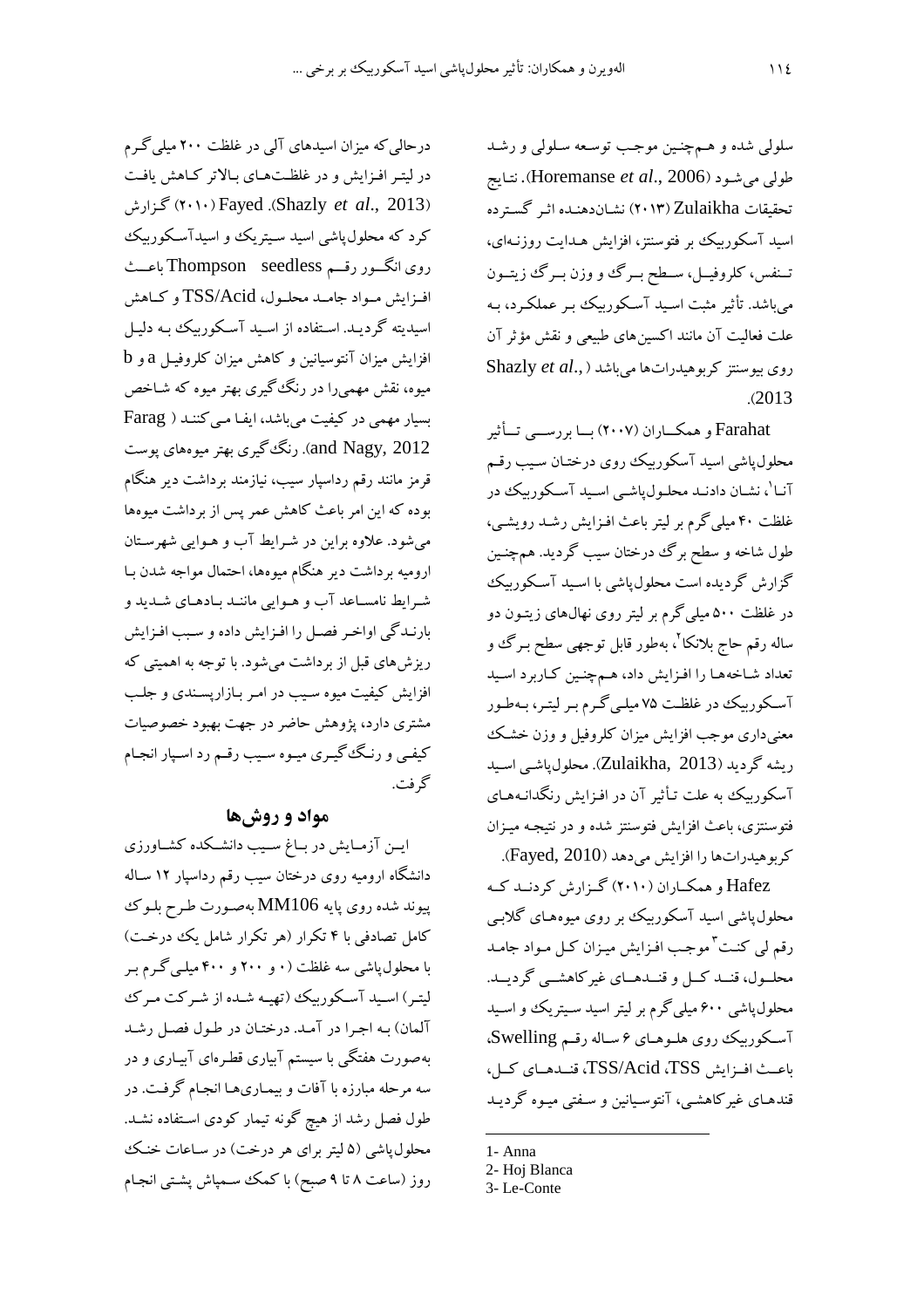گرفت. برای درختان شاهد از ۵ لیتر آب معمولی استفاده شد. هر واحد آزمایشی شامل یک درخت و در کـل از ۱۲ درخت سیب استفاده گردید. محلول یاشی در سه زمان (۳۰ تیر و ۲۵ مرداد و ۲۰ شهریور) به فاصله ۲۵ روز تکرار شده و برداشت میوهها در ۵ مهر ماه انجام گرفت. از هر درخت ۲۰ میوه برداشت شد و برای هر صفت از ۵ میوه استفاده گردید برخی خصوصیات کیفی میـوه سـیب رقم رداسیار از قبیـل درصـد مـواد جامـد محلـول، میـزان pH، اسيديته قابل تيتراسيون (TA)، ميـزان ويتـامين ث، محتوی آنتی|کسیدان کل، میـزان آنتوسـیانین کـل میـوه، .<br>فلاونوئیدهای کل میوه و میزان فعالیت آنـزیـم PAL در پوست و گوشت میوه درزمان برداشت اندازهگیری شد. اندازهگیری مواد جامد محلول (TSS)، pH و اندازهگیری اسیدیته قابل تیتراسیون (TA)

برای اندازهگیری میزان مواد جامد محلول میـوههـا از رفراکتومتر دستی مـدل ATAGO، بـرای تعیـین میـزان pH آب میسوه از دستگاه pH متسر مسدل CP-411 (ساخت کشور لهستان) و برای اندازهگیری اسیدیته قابـل تيتراسـيون از روش تيتراسـيون بــا محلــول هيدروكســيد سـديم ۰/۱ نرمـال در دمـاي ۲۰ درجـه سـانتي گـراد بـا pH=۸/۲ استفاده شد (AOAC, 1990).

اندازه گیری ویتامین ث

مقدار اسـید آسـکوربیک پـس از تھیـه آب میـوه بـا دستگاه آب میـوهگیـری بـا اسـتفاده از روش تیتراسـیون انـدازهگیـری شـد. ده میلـیلیتـر از عصـاره میـوه پـس از افزودن ۲ سبی سی نشاسته با یدید پتاسیم (KI) ۰/۰۱ نرمال تا تهنشین شدن ذرات نشاسته تیتراسـیون انجـام شـد و بـر اساس مقــدار يدورپتاسـيم مصـرف شــده در تيتراسـيون و  $A.A=(S\times N\times F\times 88.1/C)\times 100$  مقدار اسيد آسکوربیک بر حسب میلی گرم در ۱۰۰ میلی لیتر محاسبه شد (AOAC, 1990).

اندازهگیری محتوای آنتی اکسیدان کل

تعیــین محتــوای آنتــیاکســیدان کــل بــا اســتفاده از دي پي<sub>جا</sub>پ (DPPH) انجـام شـد. ابتـدا ۰/۱ گـرم DPPH با متانول ۸۰ درصد به حجم ۵۰۰ میلی لیتر

رسـانده شـد. ۵۰ میکرولیتـر آب میـوه گذرانـده شـده از صافي بــا ٩٥٠ ميكروليتـر DPPH تهيـه شــده، مخلـوط کرده و بعد از ۳۰ دقیقه توسط دستگاه اسـیکتروفتومتر بـا طول موج ۵۱۷ نانومتر قرائت و در فرمول زیر جاگذاری شد:

 $\% {\rm DPPHsc} = \frac{({\rm Abs~control})_{t=30~min} -\ ({\rm Abs~sample})_{t=30~min}}{({\rm Abs~control})_{t=30~min}}$ 

كـه Abs sample ميسزان جــذب DPPH در حضور نمونه عصاره و Abs control جـذب DPPH بدون عصاره مي باشد (Chiou et al., 2007). اندازهگیری میزان آنتوسیانین پوست میوه بیرای انسدازه گیبری مییزان آنتوسیانین، ۰/۱ گیرم از پوست میوه تازه به همراه ۱۰ میلی لیتـر متـانول اسـیدی (شامل ۹۹ درصد متانول و ۱ درصد اسـید کلریــدریک) ساييده شد. سيس عصاره حاصل به مدت ١٠ دقيقه در ۶۰۰۰ دور سیانتریفوژ شیده و سه میدت ۲۴ سیاعت در تاریکی و در دمای آزمایشگاه نگهداری شـد. بعـد از ۲۴ ساعت جـذب هـر يـك از نمونـههـا در طـول مـوج ۵۵۰ نانومتر توسط دستگاه اسیکتروفتومتر خوانیده شید. سرای محاسسه غلظت آنتوسیانین از ضبریب خاموشب<u>ی</u> Fulcki and ) استفاده شد (  $\text{cm}^{-1}$   $\text{mM}^{-1}$ .(Francis, 1968).

اندازه گیری میزان فلاونوئیدهای کل

برای اندازه گیری میزان فلاونوئیدهای کل، ابتدا ۵۰۰ میکرولیتر عصاره آب میوه را بـا ۱۵۰ میکرولیتـر نیتریـت سديم ۵ درصد مخلوط كرده و بعد از ۵ دقيقـه ۳۰۰ میکرولیتر کلرید آلومینیم ۱۰ درصد اضافه شد و بعد از ۵ دقیقه یک میلیلیتر سود ۱ مولار اضافه شده و در نهایت حجــم نهــايي بــه ۵ ميلــي[يتــر رســانده شــد. مقــدار فلاونوئیدهای کل توسط دستگاه اسیکتروفتومتر بـا طـول مـوج ۵۱۰ نـانومتر قرائـت گرديـده و فلاونوئيـد كـل بـر حسب میلی گرم بر گـرم وزن تـر (mg/gFW) محاسـبه شد.<br>.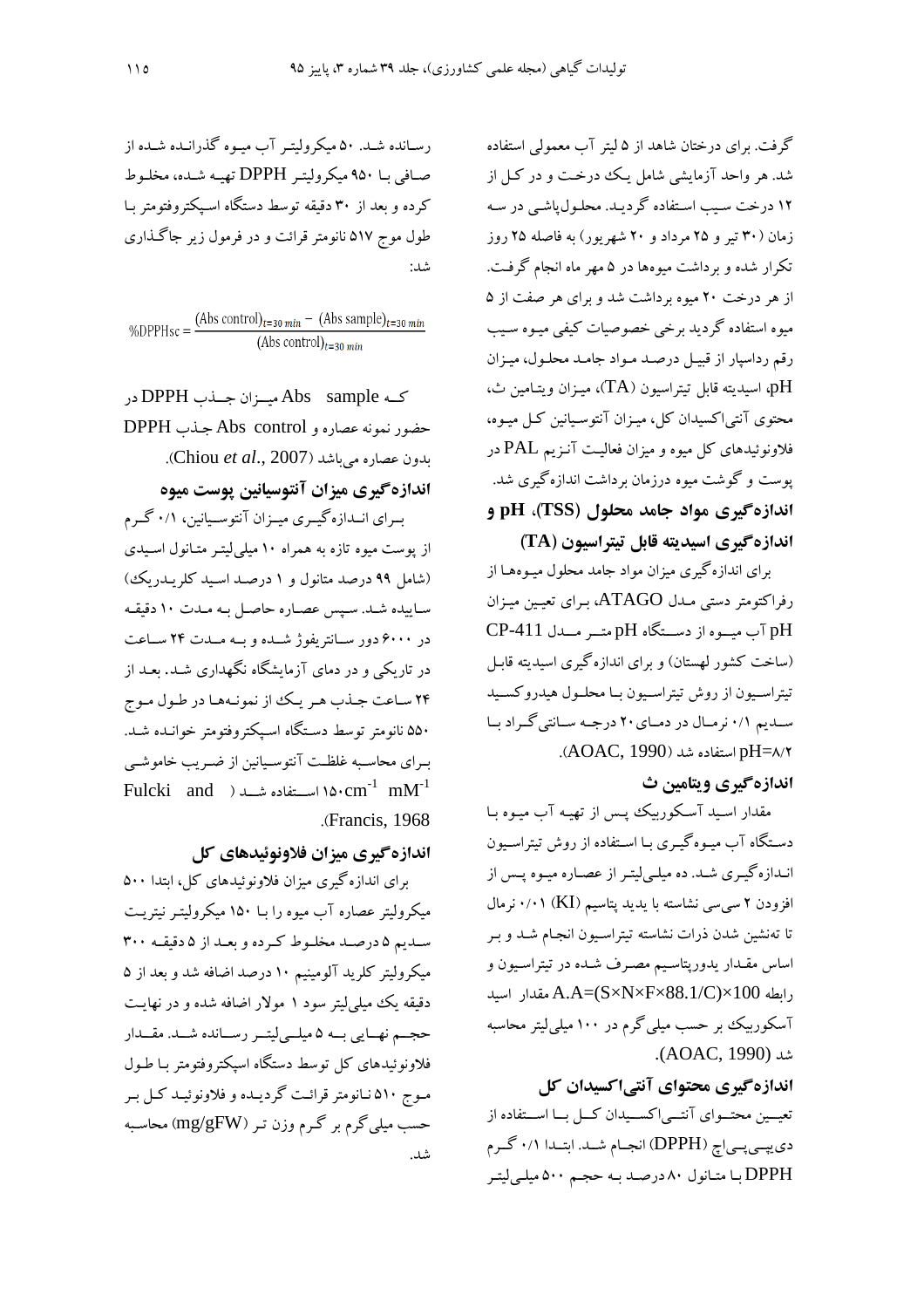## اندازهگیری میزان فعالیت آنزیم فنیل آلانین آمونيالياز (PAL)

برای تهیه عصـاره گیـاهی از بافـت میـوه (گوشـت و پوست) جهـت سـنجش فعاليـت آنـزيم فنيـل آلانـين آمونیالیاز از بافر استخراج حاوی بافر بـورات (۰/۱ مـولار با pH برابر ۷)، ۰/۱ درصد پلی وینیـل پیرولیـدون و ۲– مرکاپتواتانول<sup>۲</sup> ( ۱/۴ میل<sub>ی</sub> مولار) استفاده گردید. عصاره حاصل بـه مـدت ۱۵ دقیقـه در ۱۶۰۰۰ دور در دمـای ۴ درجه سانتیگراد سانتریفوژ گردیـد. بـافر سـنجش شـامل ۰/۴ میلی لیتر عصارهی آنزیمی، ۰/۵ میلی لیتر بافر بـورات (۰/۱ مسولار بسا pH برابسر ۸/۸) و ۰/۵ میلسی لیتسر ـــ فنیل آلانین (۱۲ میلی مولار)، به مــدت ۳۰ دقیقــه در درون حمام آب گرم با دمای ۳۰ درجه سانتی گـراد قـرار گرفت. تغییرات جـذب در طـول مـوج ۲۹۰ نـانومتر بـا دستگاه اسپکتروفتومتر قرائت شده و واحد فعالیت آنـزیم با استفاده از ضریب خاموشبی سینامیک اسـید ( 9630 بر حسب واحد نانو مول سـيناميك اسـيد ( $\rm{mM}^{\text{-1}}$   $\rm{cm}^{\text{-1}}$ در ۳۰ دقیقه (nmolcinacid/30min) محاسبه گردید (Dickerson et al., 1984).

### آناليز آماري دادهها

آنالیز آماری دادهها بـا اسـتفاده از نـرم۱فـزار SAS و مقایسه میانگین دادهها با استفاده از آزمون چنـد دامنـهای دانكن انجام شد.

#### نتايج و بحث

کل مواد جامد محلول (TSS)

بسر اسباس نتبايج تجزيبه واريبانس، تيمبار اسبيد آسکوربیک در سطح احتمال ۱ درصـد تـأثیر معنـیداری بر میزان مواد جامد محلول داشت (جدول ۱).

بیشترین میـزان افـزایش کـل مـواد جامـد محلـول در غلظت ۲۰۰ میلی گرم در لیتر اسید آسکوربیک بود که بـا کل مواد جامد محلول در غلظت ۴۰۰ میلـی گـرم در لیتـر اسید آسکوربیک تفاوت معنیداری نداشت ولی بـهطـور

معنیداری بیشتر از کل مواد جامد محلول در تیمار شاهد بـود (شـكل ۱).ايـن نتـايج موافـق يافتـههـاي Hafez و همکاران (۲۰۱۰) است که افزایش میزان مواد جامد محلول، قند کل و قندهای غیرکاهشی را با محلـول،پاشـی اسید آسکوربیک روی میوههای گلابی (Le-Conte) گزارش کردند. اسید آسکوربیک همانند اکسینهای طبیعی عمل کرده و باعث افزایش رنگیزههای فتوسـنتزی می شود و از این طریق باعث افـزایش فتوسـنتز و سـاخت كربو هيدرات ها مي شود (Fayed, 2010). احتمالاً اسيد آسکوربیک با افزایش هدایت روزنهای، میزان کلروفیل، سطح و وزن بـرگ٥هـا نقـش مثبـت خـود را در افـزايش فتوســنتز و ســاخت كربوهيــدراتهــا ايفــا مــى كنــد .(Zolaikha, 2013)

## pH آب میوه

بسر استاس نتبايج تجزيسه واريبانس، تيمنار استيد آسکوربیک در سطح احتمال ۱ درصـد تـأثیر معنـیداری بر pH آب میوه داشت (جدول ۱). کمتـرین میـزان pH در غلظـت ۴۰۰ میلـی گــرم در لیتــر اســید آســکوربیک مشاهده گردید که بهطور معنبیداری کمتـر از pHمیـوه در تیمار شاهد بود. تفـاوت معنـیداری بـین غلظـتهـای ۲۰۰ و ۴۰۰ میلی گرم در لیتر اسید آسکوربیک از لحاظ تاثير بر pH آب ميوه وجود نداشت (شكل ٢).

اســبد آســکورییک یــه علــت ماهبــت اســبدی و آنتـياكسـيداني باعـث كـاهش فعاليـت آنـزيمهـاي اکسیدکننده بهویژه پلی فنل اکسیداز و تأخیر در مصـرف اسیدهای آلمی در واکنشهای متابولیکی از جملـه تـنفس مسی شود (Lamikanra and Watson, 2003). اسیدآسکوربیک دارای خاصیت اسیدی است، بنابراین باعث كاهش pH آب ميوه مي گردد ( Asghari and Majdi, 2010). نتايج بهدست آمده از پژوهش حاضـر بیا نتبایج یافتیههای Fayed (۲۰۱۰) مبنبی بیر کیاهش اسیدیته میوه انگور رقم Thompson Seedless با کاربرد اسید آسکوربیک مطابقت داشت.

<sup>1-</sup> Polyvinyl-pyrolidone

<sup>2-2-</sup>Mercaptoethanol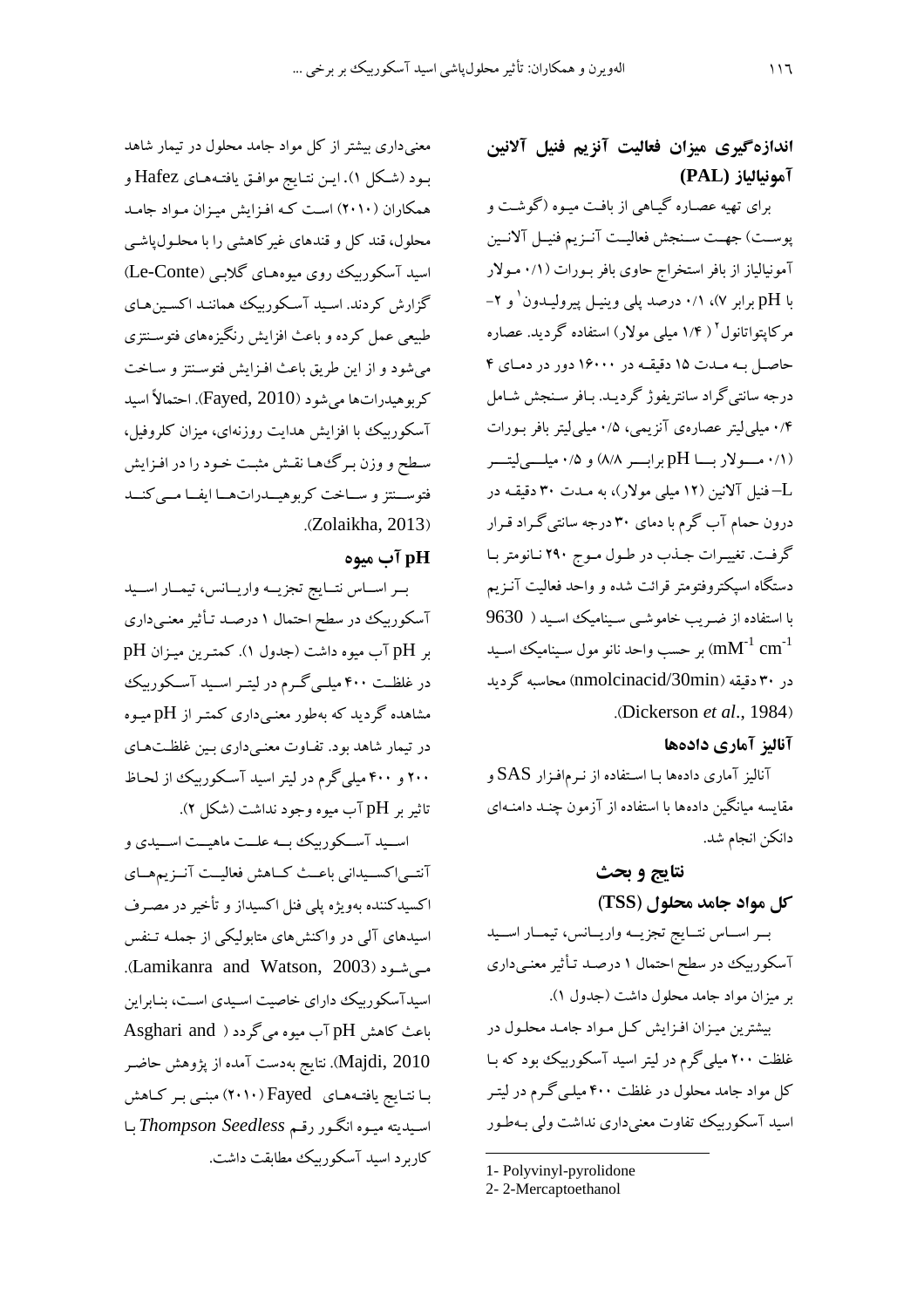جدول ۱- تجزیه واریانس تأثیر محلولپاشی اسید آسکوربیک بر برخی صفات کیفی اندازهگیری شده در سیب رقم رد اسپار Table 1. ANOVA for the effect of foliar spray with ascorbic acid on some qualitative characteristics of 'Red Spur' apple cultivar

|                    | میانگین مربعات         |           |                             |    |               |                     |
|--------------------|------------------------|-----------|-----------------------------|----|---------------|---------------------|
|                    |                        | MS        |                             |    |               |                     |
| ويتامين ث          | اسيديته قابل تيتراسيون | واكنش خاك | درجه آزادی۔ مواد جامد محلول |    | منبع تغييرات  |                     |
| VC.                | TA                     | pH        | <b>TSS</b>                  | df | S.O.V         |                     |
| 0.03 <sup>ns</sup> | 0.0002 <sup>ns</sup>   | $0.01*$   | $0.11^{ns}$                 | 3  | <b>Block</b>  | بلو ک               |
| $24.44$ **         | $0.01***$              | $0.07***$ | $13.57***$                  | 2  | Ascorbic acid | اسيدآسكوربيك        |
| 1.71               | 0.0007                 | 0.004     | 0.11                        | 24 | Error         | اشتباه آزمایشی      |
| 14.3               | 6.69                   | 1.73      | 2.64                        |    | CV(%)         | ضريب تغييرات (درصد) |

ns# \* و \*\* بهترتیب عدم وجود اختلاف معنیدار، معنیدار در سطح احتمال ۵ و ۱ درصد میباشد.

ns, \* and \*\* no significant differences, significant at the 5 and 1 % probadility level, respectively.

جدول۲- تجزیه واریانس تأثیر محلولپاشی اسید آسکوربیک بر برخی صفات اندازهگیری شده در سیب رقم رد اسپار Table1. ANOVA for the effect of foliar spray with ascorbic acid on some qualitative characteristics of 'Red Spur' apple cultivar

|                                         | $\alpha$ and $\beta$ apple can $\alpha$<br>ميانگين مربعات<br><b>MS</b>     |                       |                                             |                  |                       |                     |  |  |  |
|-----------------------------------------|----------------------------------------------------------------------------|-----------------------|---------------------------------------------|------------------|-----------------------|---------------------|--|--|--|
| فنيل آلانين<br>آمونيالياز<br><b>PAL</b> | فلاونوئيدهاى كل<br>آنتوسيانين<br><b>Total</b><br>anthocyanin<br>flavonoids |                       | آنتی اکسیدان<br><b>Total</b><br>antioxidant | درجه آزادی<br>df | منبع تغييرات<br>S.O.V |                     |  |  |  |
| $0.002$ *                               | 4.39 <sup>ns</sup>                                                         | $1.\overline{1^{ns}}$ | $0.5^{\text{ns}}$                           | 3                | <b>Block</b>          | بلوك                |  |  |  |
| $0.003*$                                | $1.64***$                                                                  | $3.89***$             | 132.09**                                    | 2                | Ascorbic acid         | اسبدآسكوربيك        |  |  |  |
| 0.0008                                  | 3.46                                                                       | 0.5                   | 8.57                                        | 24               | Error                 | اشتباه آزمايشي      |  |  |  |
| 10.16                                   | 1.48                                                                       | 10.65                 | 9.04                                        |                  | CV(%)                 | ضريب تغييرات (درصد) |  |  |  |

ns# \* و \*\* بهترتيب عدم وجود اختلاف معنىدار، معنىدار در سطح احتمال ۵ و ۱ درصد مىباشد.

ns, \* and \*\* no significant differences, significant at the 5 and 1 % probadility level, respectively.



نمودار ۱- تأثیر محلول پاشی با غلظتهای مختلف اسید آسکوربیک بر درصد مواد جامد محلول در میوه سیب رقم رد اسپار \*میانگینهای با حروف مشتر ک تفاوت معنیداری در سطح احتمال ٥ درصد آزمون چند دامنه ای دانکن ندارند. Fig. 1. Effect of foliar spray with ascorbic acid on TSS content of 'Red Spur' apple fruit ( $P \le 0.05$ ). \*Means with the same letters are not significantly different at the 5% probability level in Duncan's Multiple Range Test.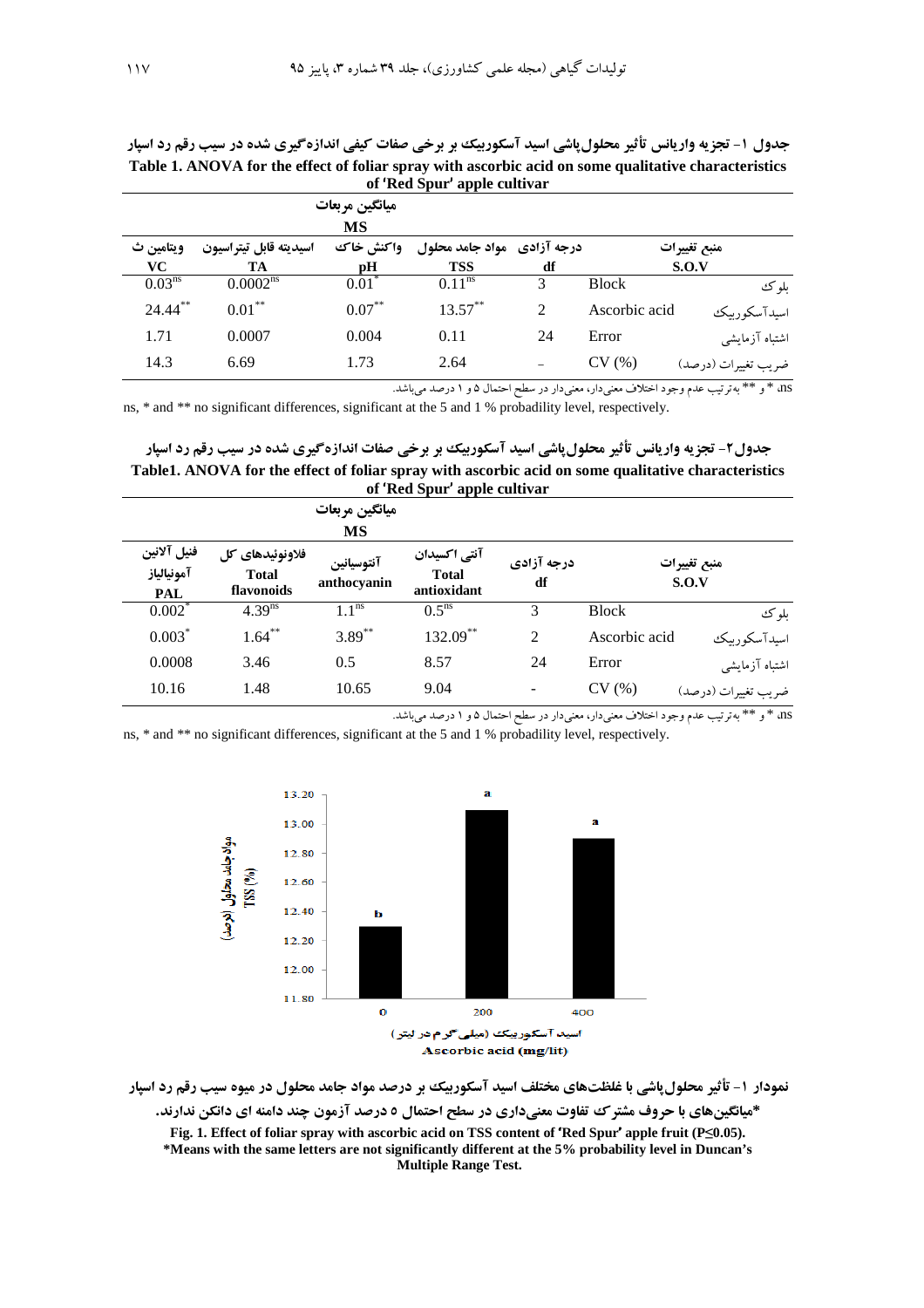

نمودار ۲- تأثیر محلول باشی با غلظتهای مختلف اسید آسکوربیک بر pH میوه سیب رقم رد اسیار \*میانگینهای با حروف مشتر ک تفاوت معنیداری در سطح احتمال ٥ درصد آزمون چند دامنه ای دانکن ندارند. Fig. 2. Effect of foliar spray with ascorbic acid on PH of 'Red Spur' apple fruit (P<0.05). \*Means with the same letters are not significantly different at the 5% probability level in Duncan's Multiple **Range Test.** 

> اسيديته كل قابل تيتراسيون (TA) بر اسـاس نتـايج تجزيـه واريـانس (جـدول ١)، تيمـار اسـيد آسـكوربيك در سـطح احتمـال ١ درصـد تـأثير معنیداری بر میزان اسیدیته قابل تیتراسیون میوه سیب رقم رداسیار داشت. با افزایش غلظت اسید آسکوربیک میزان اسیدیته قابل تیتراسیون بهطور معنبی داری افـزایش یافـت (شكل ٣).

> هر عاملی که باعث کاهش تنفس و تولید اتیلن شود، به واسطه كاهش مصرف قندها از كاهش اسيدهـاي آلـي جلوگیری مے کند (Jalili Marandi, 2012). اسبد آسکورییک به علت ماهیت اسیدی و با تأخیر در فرآینـد تنفس باعث افزايش و حفظ اسيديته كل قابـل تيتراسـيون .(Lamikanra and Watson, 2003).

> Shazly و همکاران (۲۰۱۳) گزارش کردنـد کـه میـزان اسیدیته قابل تیتراسیون در میوه هلـو رقـم Swelling ـا تبمار ۲۰۰ مبلی گرم در لبتر اسبد آسکوریبک نسبت به شاهد، افزایش ولی در غلظتهای ۴۰۰ و ۶۰۰ میلی گرم در ليتر اسيد آسكوربيك كاهش يافت. افـزايش اسـيديته قابل تیتراسیون کل میوه با محلول یاشی اسید آسکوربیک  $Thompson$  توسط Fayed) در انگور رقم Seedless نیز گزارش شده است.

### ويتامين ث

بسر اسساس نتسايج تجزيسه واريسانس، تيمسار اسسيد آسکورییک در سطح احتمال ۱ درصـد تـأثیر معنـی داری بر ميزان ويتامين ث ميوه داشت (جدول ١).

نتایج حاصل از این آزمایش نشان داد که بـا افـزایش غلظت اسيد آسكورييك بر ميزان ويتامين ث ميوه افزوده شد. بهطوری *که* بیشترین میزان ویتامین ث در غلظت ۴۰۰ میلمی گـرم در لیتـر اسـید آسـکوربیک مشـاهده شـد. بـین غلظت ۲۰۰ میلی گرم در لیتر اسـید آسـکوربیک و تیمـار شاهد، تفاوت معنی داری مشاهده نشد (شکل ۴). عواملی كه سبب حفظ غشا و ساختار سلول گردند، باعث حفظ ويتامين ث مي گردنـد (Ruoyi et al., 2005). اسـيد آسکو ریکٹ به علت داشتن خاصیت آنتی اکسیدانی باعث حفاظت از غشـاء سـلولي و حفـظ محتويـات سـلولي از جملــه ويتــامين ث مــي گــردد. نتــايج مــا موافــق بافتههای Ezz و همکـاران (۲۰۱۲) اسـت کـه گـزارش کردند محلول یاشبی درختـان انبـه بـا اسـید آسـکورییک باعث افزایش ویتامین ث میوه گردید. نتایج مشـابهی نیـز توسط Hegab (۲۰۰۰) مننی بر افزایش ویتامین ث میوه با محلول پاشی اسید آسکورییک در درختان نارنگی رقم Blady mandarin گزارش گردید.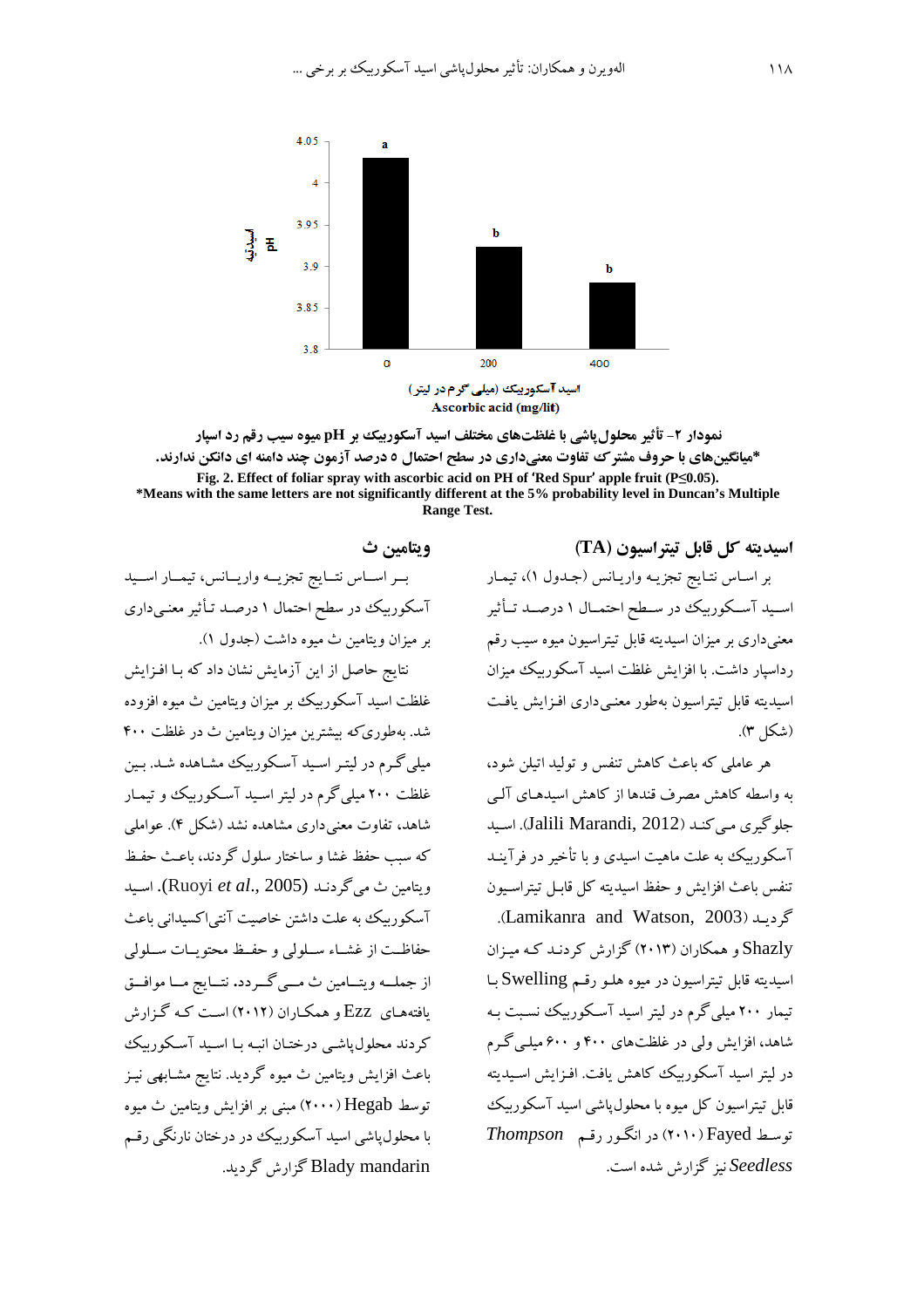

نمودار ۳- تأثیر محلول یاشی با غلظتهای مختلف اسید آسکوربیک بر اسیدیته کل قابل تیتراسیون میوه سیب رقم رد اسیار \*میانگینهای با حروف مشتر ک تفاوت معنیداری در سطح احتمال ٥ درصد آزمون چند دامنه ای دانکن ندارند. Fig. 3. Effect of foliar spray with ascorbic acid on TA content of 'Red Spur' apple fruit ( $P \le 0.05$ ). \*Means with the same letters are not significantly different at the 5% probability level in Duncan's

Multiple Range Test.



نمودار ٤- تأثیر محلولپاشی با غلظتهای مختلف اسید آسکوربیک بر میزان ویتامین ث میوه سیب رقم رد اسپار \*میانگینهای با حروف مشتر ک تفاوت معنیداری در سطح احتمال ٥ درصد آزمون چند دامنه ای دانکن ندارند. Fig. 4. Effect of foliar spray with ascorbic acid on VC content of 'Red Spur' apple fruit ( $P \le 0.05$ ). \*Means with the same letters are not significantly different at the 5% probability level in Duncan's **Multiple Range Test.** 

احتمال ۱ درصد بر اسـاس آزمـون چنـد دامنـهای دانکـن تفاوت معنے داری مشاهده شد. با این کبه هیر دو غلظت اسـتفاده شــده اســید آســکوربیک تــأثیر معنــی داری در افزایش میزان آنتی اکسیدان کل داشت، ولی غلظت ۴۰۰ میلی گرم در لیتر اسید آسکورییک نسبت به غلظت ۲۰۰ میلی گرم در لیتر بیشترین افـزایش معنـی دار را نسـبت بـه تیمار شباهد نشبان داد (شبکل ۵). اسبید آسبکورییک در سیتوسل، واکوئـل، میتوکنــدری و دبـواره سـلولم گــاه

میزان آنتے اکسیدان کل بسر اسساس نتسايج تجزيسه واريسانس، تيمسار اسسيد آسکوربیک در سطح احتمال ۱ درصـد تـأثیر معنـی،داری بر میزان آنتهاکسیدان میوه داشت (جـدول ۲). نتـایج مربوط به مقایسات میانگین نشان داد که با افزایش غلظت اسید آسکوربیک، محتوای آنتی اکسیدان کل میوه سیب رقم رداسيار افزايش يافت. بين دو غلظت ٢٠٠ و ۴٠٠ میلی گـرم در لیتـر اسـید آسـکوربیک و شـاهد در سـطح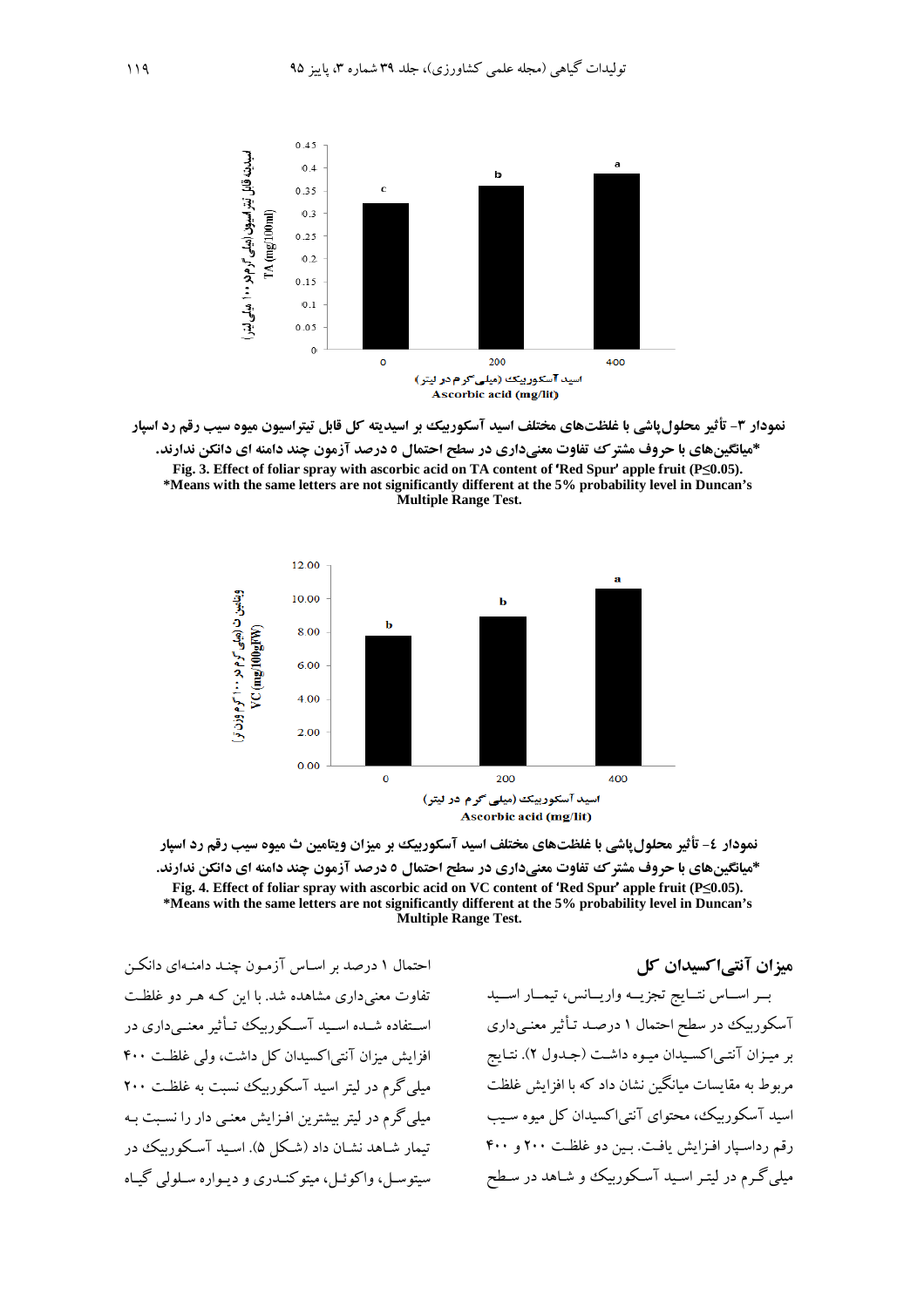اسید آسکوربیک با غلظت ۲۰۰ میلی گرم در لیتـر باعـث بیشترین افزایش در میزان آنتوسیانین میـوه گردیـد و ایـن افزایش نسبت به تیمار شاهد معنی دار بود. در غلظت ۴۰۰ میلمی گرم در لیتر اسید آسکورییک بـا وجـود افـزایش در میےزان آنتوسیانین، تفـاوت معنـی داری بـا تیمـار شـاهد مشاهده نشد (شكل ۶). این نتایج موافق یافتههای Farag and Nagy) میباشد، مطابق یافتههای ایشان محلول یاشی اسید آسکوربیک و اسید سـیتریک بـر روی درختان سيب رقم Anna با افزايش ميـزان آنتوسـيانين و کاهش میزان کلروفیل a و b میوه و ارتقاء کیفیت میوه همراه بود. این تأثیر مثبت اسید آسکورییک در افـزایش میزان آنتوسیانین، به علت تأثیر گسترده اسید آسکوربیک در افزایش فتوسنتز، افـزایش هـدایت روزنـهای، افـزایش سطح برگ و افزايش وزن برگ مي باشد ( ,Zolaikha 2013). Shazly و همكـاران (۲۰۱۳) نشـان دادنـد كـه محلـول،یاشــی اســبد آســکورىبک، و اســبد ســبترېک، در درختان هلو رقم Swelling باعث افـزايش معنـي داري در ميزان آنتوسيانين ميوه گرديـد. افـزايش آنتوسـيانين و کـاهش میــزان کلروفیــل a و b میــوه در نتیجــه کــاربرد آسکوریک و اسبد سبتریک، به علت بشتر کردن Farag and Nagy, افعالیت آنزیم کلروفیلاز می باشد  $.2012$ 

وجود دارد و همراه با ترکیبات دیگری مانند توکوفرول، كاروتنوئيدها و فنلها سيستم آنتي|كسيداني غيرآنزيمي را در گیاهـــان تشـــکیل مــــی دهــــد. ایــــن اســــید از آنتے اکسیدان ہای بسیار قوی مے باشد کـه بـا انـواع اکسبژنهای فعال ترکیب شده و با احیـای رادیکـالهـای آزاد موجب بازدارندگی آنها می شود ( Smirnoff and Wheeler, 2000). عبلاوه بير اين كيه اسبيد آسـكوربيك بـهعنـوان سوبسـتراي آنـزيم آسـكوربات یراکسیداز، در تجزیه پراکسید هیدروژن ( $\rm H_2O_2$ ) نقــش دارد، مبي توانيد بـه طـور مسـتقيم موجـب بـي اثـر شـيدن سويراكسيد اكسيژن شده و نيـز بـهعنـوان آنتـي|كسـيدان ثانویـه در چرخـههـای احیـایی اشـکال اکسـید شـده ۵− توکوفرول و آنتي|کسيدانها ي چربي دوست ديگر عمل كند (Laspina *et al.,* 2005). در حضور اسيد آسکوريېک، فعاليت چرخـه گلوتياتيون- آسـکوريات و در نتبجه تجزیه کنندههای  $\rm H_2O_2$  افزایش یافته و به دنبال آن با افزایش فعالیت آنزیمهای آنتی اکسیدانی، بـا تـنش اكسيداتيو مقابله مي شود (Dixit et al., 2001).

#### ميزان آنتوسيانين

بسر اسساس نتسايج تجزيسه واريسانس، تيمسار اسسيد آسکوربیک در سطح احتمال ۱ درصـد تـأثیر معنـی،داری بر میزان آنتوسیانین میوه رقم رداسپار داشت (جـدول ۲). نتایج حاصل از این آزمایش نشـان داد کـه محلـول،پاشـی





نمودار ٥- تأثیر محلول پاشی با غلظتهای مختلف اسید آسکوربیک بر محتوای آنتیاکسیدان کل میوه سیب رقم رد اسپار \*میانگینهای با حروف مشترک تفاوت معنیداری در سطح احتمال ٥ درصد آزمون چند دامنه ای دانکن ندارند. Fig. 5. Effect of foliar spray with ascorbic acid on total antioxidant content of 'Red Spur' apple fruit ( $P \le 0.05$ ). \*Means with the same letters are not significantly different at the 5% probability level in Duncan's Multiple Range Test.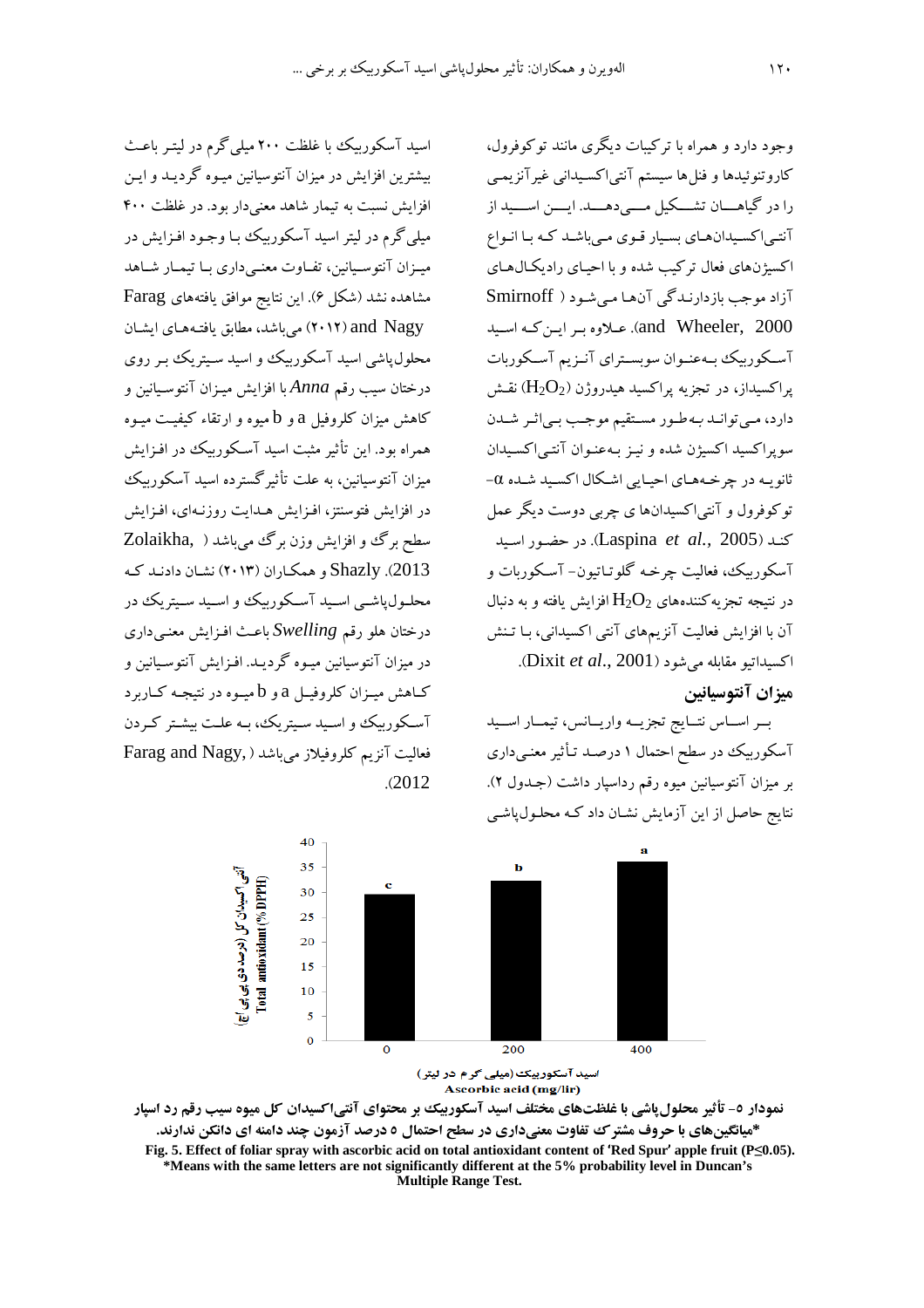

نمودار ٦- تأثیر محلول یاشی با غلظتهای مختلف اسید آسکوربیک بر میزان آنتوسیانین میوه سیب رقم رد اسپار \*میانگینهای با حروف مشتر ک تفاوت معنیداری در سطح احتمال ٥ درصد آزمون چند دامنه ای دانکن ندارند. Fig. 6. Effect of foliar spray with ascorbic acid on anthocyanin content of 'Red Spur' apple fruit (P<0.05). \*Means with the same letters are not significantly different at the 5% probability level in Duncan's Multiple Range Test.

#### كل فلاونوئيدها

; (Ghorbani et al., 2010) از آنجایی کـه اسـید آسـکورییک باعـث افـزایش فعالیـت آنزیم فنیل آلانین آمونیالیاز (PAL) مبی گردد ( He and Luo, 2007). مي تواند باعث فعـال شـدن مسـير ساخت مواد فنلي بويژه فلاونوئيدهاي كل مي شود.

#### ميزان فعاليت آنزيم PAL

بسر اسماس نتسايج تجزيسه واريسانس، تيمسار اسسيد آسکوربیک در سطح احتمال ۵ درصـد تـأثیر معنـیداری بر فعاليت آنزيم PAL ميـوه داشـت ( جـدول ٢). نتـايج حاصل از این آزمایش نشان داد کـه بـا افـزایش غلظـت اسید آسکوربیک فعالیت آنزیم PAL افزایش پیدا کرد، بهطوری که بیشترین فعالیت این آنزیم در غلظت ۴۰۰ مبلی گرم در لبتر اسبد آسکوریک مشاهده گردیـد کـه بهطور معنبی داری بیشتر از فعالیت آنـزیم در تبمارهـای ۲۰۰ میلی گرم در لیتر اسید آسکوربیک و تیمار شاهد بود (شکل ۸). فعالیت آنزیم PAL و بسیاری از آنـزیمهـای دیگے تحت تاثیر pH محیط قرار مے گیرد، اسید آسکوربیک دارای خاصیت اسیدی است بنـابراین باعـث کاهش pH شده و در نتیجه فعالیت این آنزیم را افزایش می دهد (He and Luo, 2007). مشخص شده است که اسید آسکوربیک با افزایش فعالیت آنزیم PAL. واکنش های مسیر فنیـل پرویانوئیـد را تحریـک کـرده و ماعث افسزایش ترکیسات فنلبی مبے شبو د (-Winkle

بسر اسساس نتسايج تجزيسه واريسانس، تيمسار اسسيد آسکوربیک در سطح احتمال ۱ درصـد تـأثیر معنـیداری بر میزان فلاونوئیدهای کل میوه داشت (جدول ۲). نتـایج حاصل از مقايسه ميانگين تأثير محلول،ياشـي غلظـتهـاي مختلف اسبد آسکو ریک نشان داد که محلول یاشی اسبد آسکوربیک بـا غلظـت ۴۰۰ میلـی گـرم در لیتـر باعـث بیشترین افزایش میزان فلاونوئیدهای کل در میـوه سـیب رقم رداسـپار گرديــد (شـكل ۷). سـيب منبـع غنــي از ترکیبات فنلبی بویژه فلاونوئیـدهـا اسـت کـه فعالیـت و غلظت این ترکیبات با توجه به رقم، مرحله بلوغ، شـرایط محیطبی و بخش هسای مختلیف میسوه متفیاوت است. گروههای اصلی فلاونوئیدها در میوه سیب فلاونول هـا یـا کوئرســتين ٣-گليکوزيــد، فــلاوان ٣-ال.هــاي منــومر و البگومر مثل کاتچین، ایی کاتچین، پروسپانیدین هـا و دی هيدروچالكونهايي مثل فلوريـدزين هسـتند. سـيب رقـم رداسـيار داراي بيشــترين مقــدار كــاتچين و فلوريــدزين مبي باشــد. فلاونو ئيــدها بــه علــت داشــتن توانــائي آنتي اکسيداني، ظرفيت انتقـال الکتـرونهـا، کـاهش پـر اكسيداســــيون هيـــــدروژن،كاهش راديكــــال.هــــاي آلفاتوکوفرول دارای اثرات حفاظتی مفیـدی مـی باشـند، علاوه بر این مشخص شده است که ترکیبات فلاونوئیدی دارای خاصیت ضد جهش، ضد میکروپی، ضد و بروس و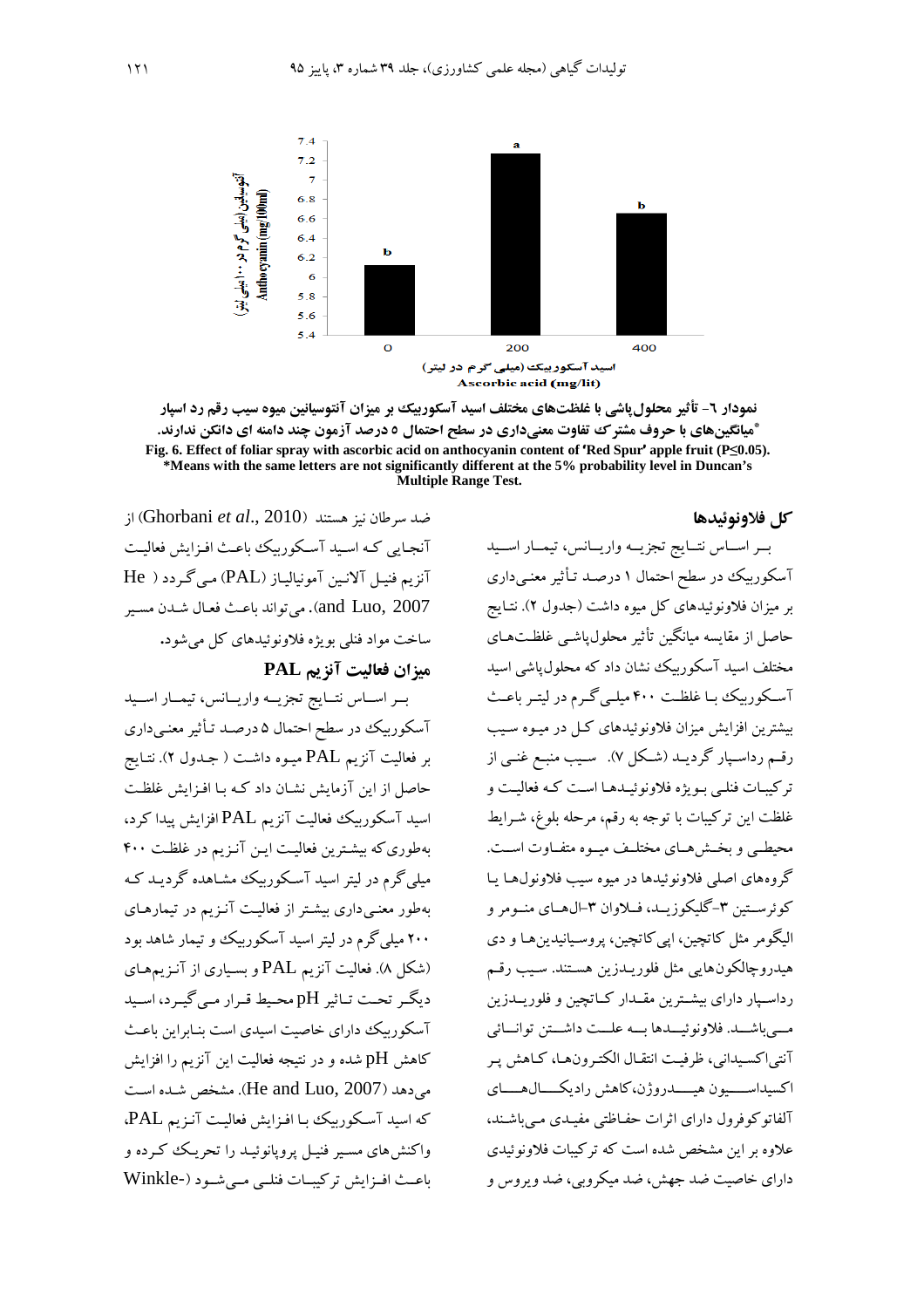سیب مـیباشـد. فاکتورهـای بیوشـیمیایی مـؤثر در تولیـد آنتوسـيانين، قنــدها و فعاليــت آنــزيم PAL مــي باشــد (Lancaster et al., 1994). تحريك فعاليت آنزيم .<br>PAL از طریق فعال کے دن مسبر بیوسنتز رنگدانـههـای فنولیکی از جمله آنتوسیانین ها، که مهم ترین رنگیزه سب رد اسپار میباشد، می توانمد نقش مهممی در بهبود رنگ گیری میوه سیب رد اسپار داشته باشد. Shirley, 2001). تركيبات فنلسى از مهسم تسرين متابولیتهای ثانو به در گیاهان هستند که پیوسنتز آنها در یوست مبوه سبب و سایر بافتههای گیباهی از طریق دو مسیر شیکمیک اسبد و استات- موالونیات تحت تـأثیر مرحله نموي گياه و فاکتورهاي بيرونې انجام مې گيرد. از جمله تركيبات فنلى سيب فلاونولها و آنتوسيانين هسـتند که سیانیدین ۳–گالاکتوزید مهمترین آنتوسیانین پوست



نمودار ۷- تأثیر محلول ٍاشی با غلظتهای مختلف اسید آسکوربیک بر میزان فلاونوئیدهای کل میوه سیب رقم رد اسپار \*میانگینهای با حروف مشترک تفاوت معنیداری در سطح احتمال ٥ درصد آزمون چند دامنه ای دانکن ندارند. Fig. 7. Effect of foliar spray with ascorbic acid on total flavonoid content of 'Red Spur' apple fruit (P<0.05). \*Means with the same letters are not significantly different at the 5% probability level in Duncan's Multiple Range Test.



نمودار ۸- تأثیر محلول پاشی با غلظتهای مختلف اسید آسکوربیک بر میزان فعالیت آنزیم PAL میوه سیب رقم رد اسپار \*میانگینهای با حروف مشترک تفاوت معنیداری در سطح احتمال ٥ درصد آزمون چند دامنه ای دانکن ندارند. Fig. 8. Effect of foliar spray with ascorbic acid on PAL enzyme activity in 'Red Spur' apple fruit  $(P \le 0.05)$ . \*Means with the same letters are not significantly different at the 5% probability level in Duncan's Multiple Range Test.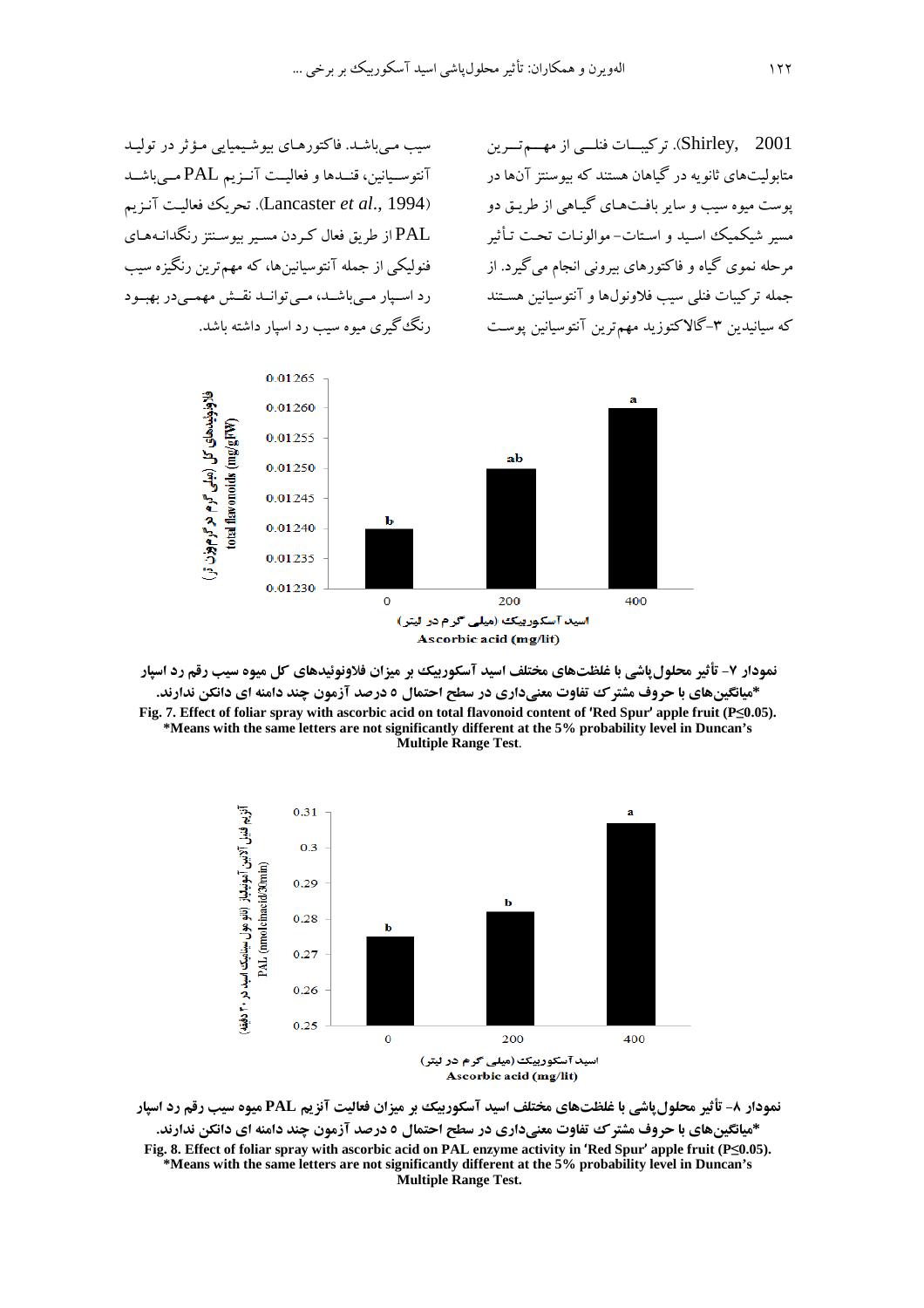شاخهها و عمل اکسین ماننیدش، باعث افیزایش فعالیت فتوسنتز و ساخت کربوهیدراتها میگردد. در پـژوهش حاضر استفاده از اسبد آسکوریبک باعث افزایش TSS. میزان و بتامین ث و محتوای آنتے اکسیدان کیل میوهھیا گردید. مشخص شده است کـه اسـید آسـکورییک با افزایش میزان فعالیت آنزیم PAL که در این یژوهش نیز مشاهده گردید، مسیر فنیل پروپانوئیدی را فعـال کـرده و باعث افـزايش سـاخت فلاونوئيـدهاي كـل و آنتوسـيانين می شود. بر اساس نتایج بهدست آمده از پـژوهش حاضـر می توان نتیجه گیری کرد که تیمار میوههای سیب یوست قرمز با اسبد آسکوریک به خصوص در مناطقی ک مشکل دنگ گېرې موه وجود دارد و پیا در مناطقې که به دلیل بارنیدگی ها و شیرایط نامساعد آب هیوایی در اواخر فصل و کاهش عمر انبارداری، امکان برداشت دیر هنگام میوه برای رنگ گیری بهتر امکان پذیر نمبی باشـد، می تواند کیفیت میوه سیب رقم رداسپار را افزایش دهد.

نتيجه گيري نتسايج حاصل از ايسن آزمسايش نشسان داد كسه محلول یاشی اسید آسکو <sub>ز</sub>یبک یا غلظتهای مختلف اثرات معنے داری پر صفات مورد انبدازہ گے ی داشته و .<br>پاعث بھیود خصوصیات کیفی و رنگ<sup>ی</sup> گیبری بھتبر میبوہ سيب رقم رد اسيار مي گردد. كيفيت پايين ميوهها و عــدم رنيگ گسري مطلبوب آن هيا از مهيدتيرين فياكتور هياي محسوب می شود. اسید آسکوربیک با تأثیر مستقیم روی رادیکال،ای آزاد و حذف آنها، تنظیم بیـان ژن، تنظـیم فعالیت و حفاظت از آنـزیمها در بسباری از رفتارهـای فیز بولوژیکے گیاہ تیأثیر مے گیذارد. اسید آسکوریک په عنوان کوفاکتور در واکنش های فتوسنتزی عمل که ده و به علت خاصیت آنته اکسیدانی خیود از تخریب کلروفیل و کاروتنوئیدها جلوگیری می کند و بـا دخالـت در تقسیم سلولی و افـزایش رشـد در سـطح بـرگ،هـا و

### **Refrences**

- Ahmadi-Afzadi, M. 2012. Genetic and biochemical properties of apples that effect  $1.$ storability and nutritional value. Introductory paper at the faculty of landscape planning. Horticulture and Agricultural Science, 120(3): 1-40.
- 2. AOAC, 1990. Official methods of analysis of the association of official analytical chemists. 15th. ed. Helrich, K. (ed.). AOAC: Arlington, VA. 703 p.
- 3. Asghari, M.R. and Majdi, V. 2010. Effect of ascorbic acid and CaCl<sub>2</sub> treatments on quality attributes and shef-life of fresh cut 'Golden Delicious' apples. Food Reaserch, 2(2): 24-32. [In Farsi]
- 4. Chiou, A., Karathanos, V.T., Mylona, A., Salta, F.N., Preventi, F., and Andrikopoulos, N.K. 2007. Grape (Vitis vinifera L.) content of simple phenolics and antioxidant activity. Food Chemistry, 102: 516-522.
- 5. Dickerson, D.P., Pascholati, S.F., Hagerman, A.E., Butler, L.G., and Nicholson, R.L. 1984. Phenylalanine ammonia-lyase and hydroxy cinnamate CoA ligase in maize mesocotyls inoculated with Helminthosporium maydis or Helminthosporium carbonum. Physioly Plant Patholgy, 25: 111-123.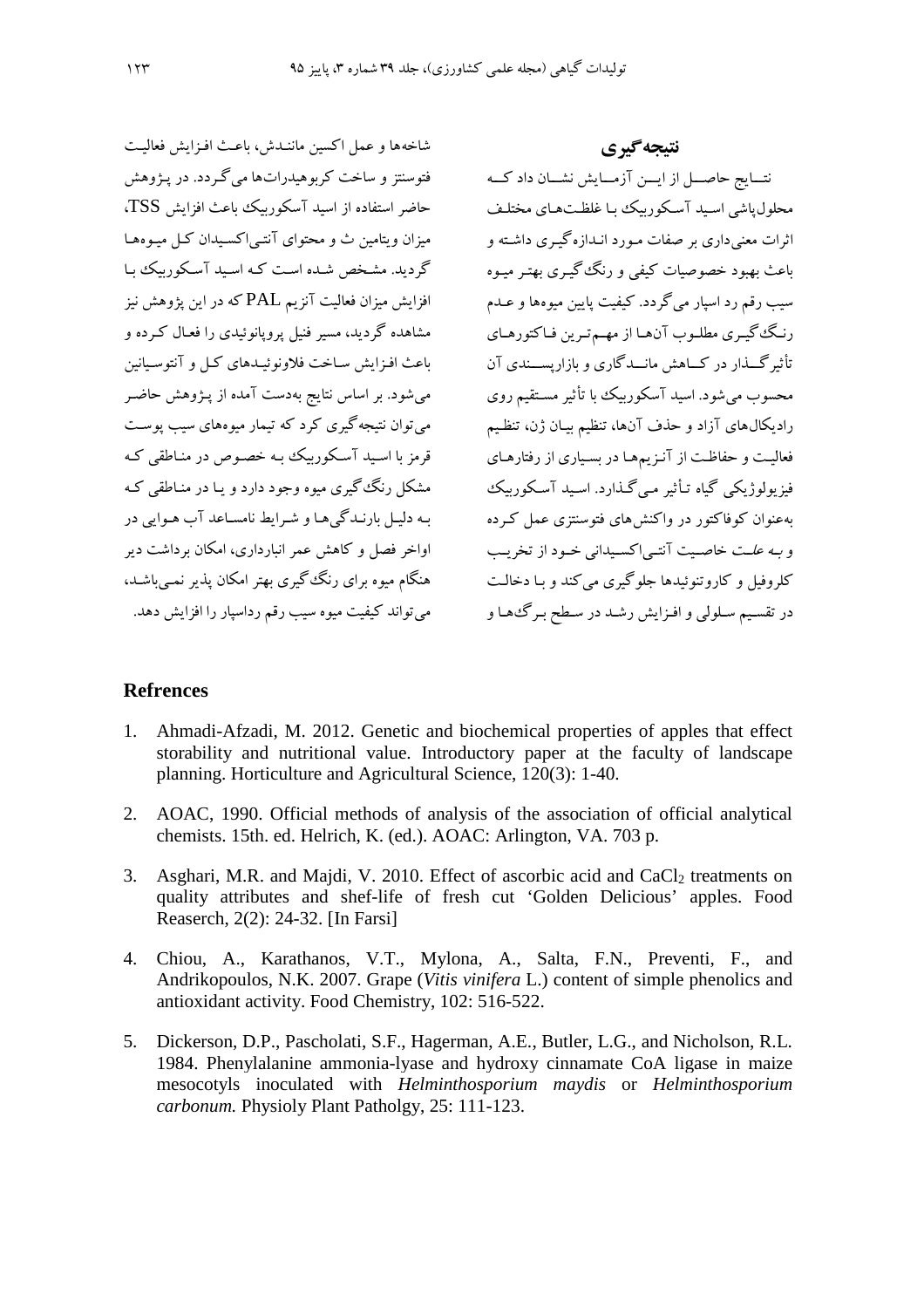- 6. Dixit, V., Pandy, V., and Shyam, R. 2001. Differential antioxidative responses to cadmium in roots and leaves of pea (*Pisum sativum*). Journal of Experimental Botany, 52: 1101-1109.
- 7. Elade, Y. 1992. The use of antioxidants to control gray mould (*botrytic cibera*) and white mould (Sclerotiorum) in various crops. Plant Pathology, 141(7): 417-426.
- 8. Ezz, T.M., Aly, M.A., and Awad, R.M. 2012. Storabgability of mango fruits improvement by some natural preharvest applications. Atiner Conference Paper Series, 2241-2891.
- 9. Farag, K.M. and Nagy, N.M.N. 2012. Effect of pre and post-harvest calcium and magnesium compounds and their combination treatments on Anna apple fruit quality and shelf life. Journal of Horticultural Science & Ornamental Plants, 4(2): 155-168.
- 10. Farahat, M.M.S., Ibrahim, L.S., and Queesni, E.M.F. 2007. Response of vegetative growth and some chemical constituents of cupressus *semper virens* L. to foliar application of ascorbic acid and zinc at Nubara. World Journal of Agricultural Science, 3(4): 496-502.
- 11. Fayed, T.A. 2010. Effect of some antioxidants on growth, yield and bunch characteristics of Thompson seedless grapevine. American-Eurasian Journal of Agricultural and Environmental Science, 8(3): 322-328.
- 12. Fulcki, T. and Francis, F.J. 1968. Quantitative method for anthocyanins extraction and determination of total anthocyanin in cranberries. Journal of Food Science, 33: 72-77.
- 13. Ghorbani, A., Bakhshi, D., Haj Najari, H., Ghasemnezhad, M., and Taghidost, P. 2010. Phenolic compounds and antioxidant activity of some Iranian and import variant of apple in Karaj. Journal of Horticultural Science, 24(1): 83-90. [In Farsi]
- 14. Hafez, O.M., Hamouda, H.A., and Abd- El- Mageed, M.A. 2010. Effect of calcium and some antioxidants treatments on storability of "Le- Conte" pear fruits and its volatile components. Nature and Science, 8(5): 109-126.
- 15. He, Q. and Luo, Y. 2007. Enzymatic browning and its control in fresh-cut produce. Stewart Postharvest Review, 3: 123-132.
- 16. Hegab, Y.M. 2000. Response of balady mandarin trees to citric acid and ascorbic acid application combined with iron and zinc. Journal of Applied Science, 15(10): 194-208.
- 17. Horemans, N., Foyer, C.H., Potters, G., and Asard, H. 2006. Ascorbate function and associated transport system in plants. Plant Physiology and Biochemistry, 38: 531- 540.
- 18. Jalili Marandi, R. 2012. Post Harvest Physiology, 276 p. [In Farsi]
- 19. Lamikanara, O. and Watson, M.A. 2003. Biochemical changes associated with freshcut fruit processing and storage. Freshness and Shelf life of Food, 836: 52-68.